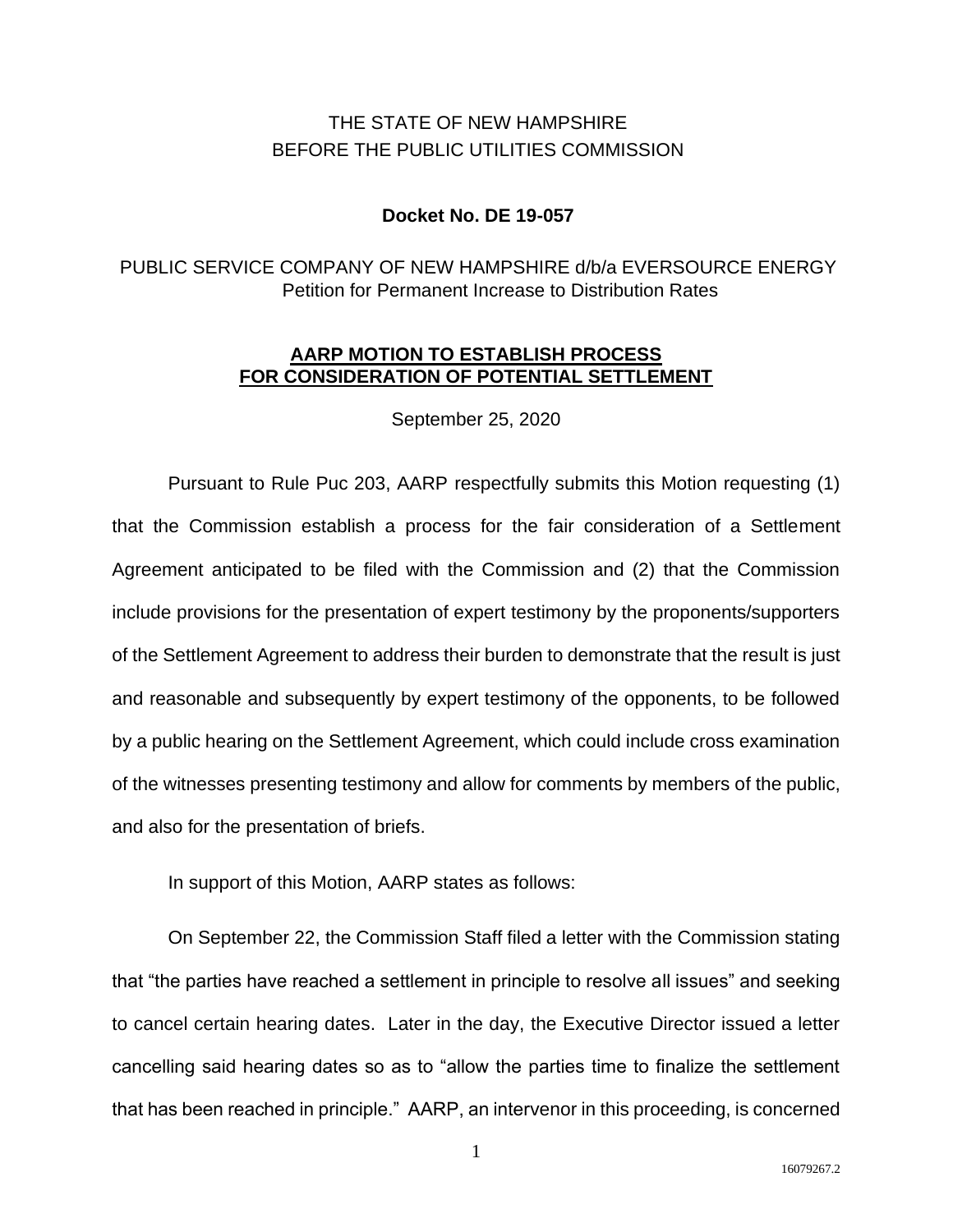that the Staff's letter may have created the misimpression that the putative settlement is unanimous and that AARP is a party. While AARP is continuing to engage in good faith settlement discussions and believes that they have produced some beneficial results, as of this time AARP has not reached agreement with the other parties and has so informed the negotiating parties. AARP is hesitant to elaborate on the status of negotiations or any issues that remain subject to negotiation. But the filing of Staff's letter compels AARP to make clear that the Staff's statement that "the parties" are in agreement does not mean that "*all* parties" are yet in agreement. It is a distinct possibility that AARP would not be a party to a settlement.

Accordingly, given that it appears that a Settlement Agreement is likely to be filed, and there is a reasonable prospect that such a settlement would be non-unanimous, AARP requests that the Commission promptly establish a schedule which would be appropriate to the consideration of a potentially contested Settlement Agreement being presented to the Commission, and which provides a fair opportunity for any and all opponents to be heard.

There is no question that dramatic changes have occurred in the world, and in the service territory of the Eversource, since the commencement of this ongoing rate case. The dramatic societal and economic changes, brought about by an unprecedented pandemic, have been so severe that AARP believes that the best course of action in this rate case would be to proceed very cautiously with respect to any rate increase. Faced with this unprecedented public health and economic crisis, AARP has stated previously and continues to believe that that the Commission cannot treat this case as "business as usual."

2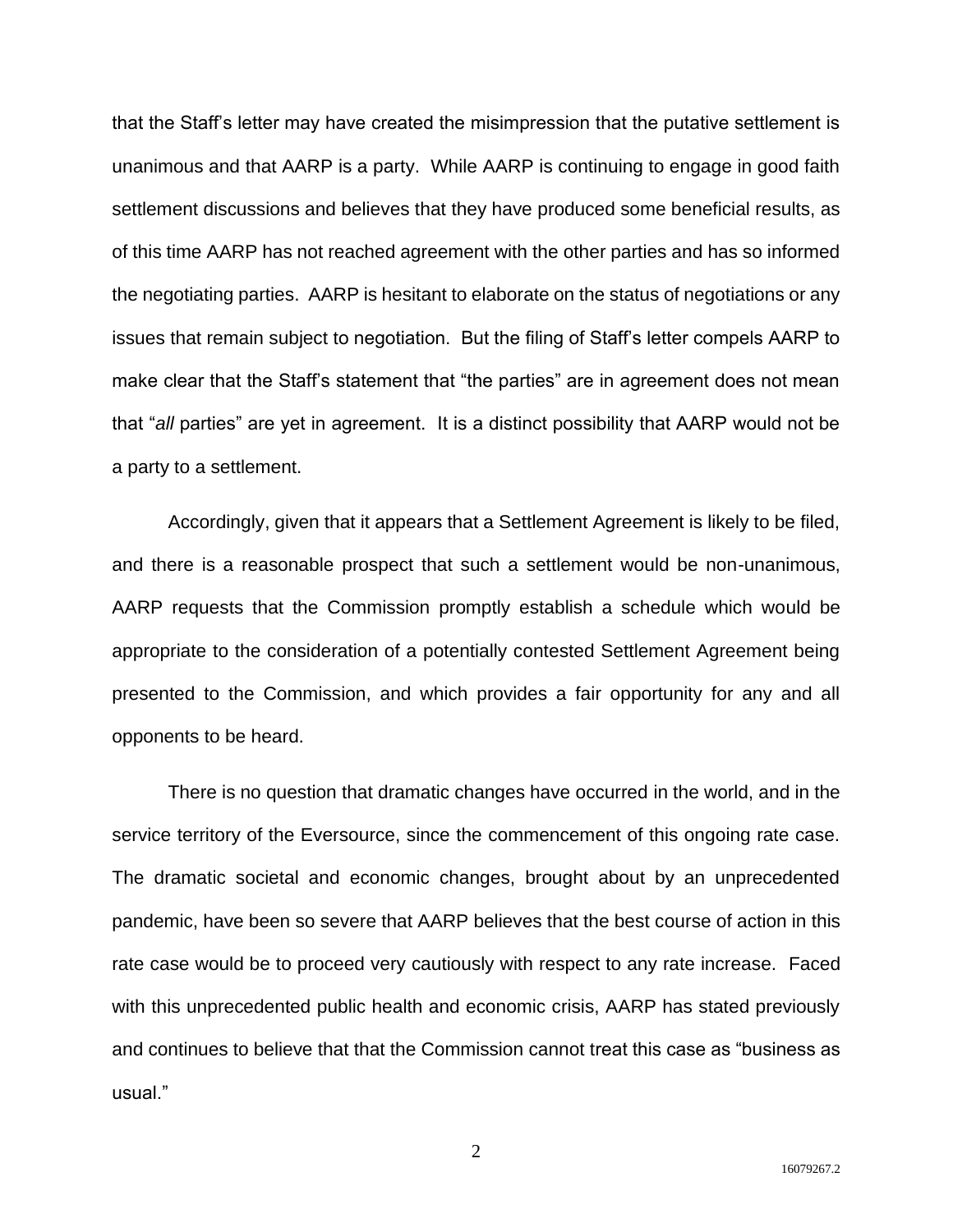The basic issue that must be addressed and decided when the Commission is presented with the Settlement Agreement is whether the Settlement Agreement produces a result which is just and reasonable. *Northern Utilities, Inc., 2015 Summer Period Cost of Gas Adjustment*, DG 15-090, Order Approving Settlement Agreement, Order No. 25,816 (Sept. 22, 2015):

Even when the parties join a settlement, however, we must independently determine that the result comports with 'applicable standards.' *EnergyNorth Natural Gas, Inc. d/b/a National Grid NH,* Order No. 24,972 at 48 (May 29, 2009) ('we must scrutinize settlement agreements thoroughly regardless of whether a party appears at hearing to raise objections'). We conduct this analysis to ensure through a transparent process that a just and reasonable result has been reached. *Id.; see* N.H. Code Admin. Rules Puc 203.20(b) ('The commission shall approve a disposition of any contested case by stipulation [or] settlement … if it determines that the result is just and reasonable and serves the public interest'). The 'applicable standard' governing the proposed settlement in this COG case is whether the resulting rates are 'just and reasonable.' RSA 378:7; *Liberty Utilities (Granite State Electric Corp.,* Order No. 25,638 (Mar. 17, 2014). Therefore, we must review the Agreement according to the just-and-reasonable standard to 'provide the public with the assurance that a just and reasonable result has been reached.' *EnergyNorth Natural Gas,* Order No. 24,972 at 48.

The just and reasonable standard is a legal standard which applies in this rate case, and

the satisfaction of that standard requires careful analysis of facts and law and policy. The

presentation and analysis of the facts and judgments to be made regarding the justness

and reasonableness of the result will require expert witnesses.

AARP would submit that the Commission cannot focus on Eversource's historic costs, or on cost projections prepared before the pandemic, in the traditional manner, and assume that the resulting rates will be "just and reasonable." The Commission must focus on what rates are reasonable for consumers to pay under these extraordinary conditions. To put this in terms of utility ratemaking: the focus should be on whether it is just and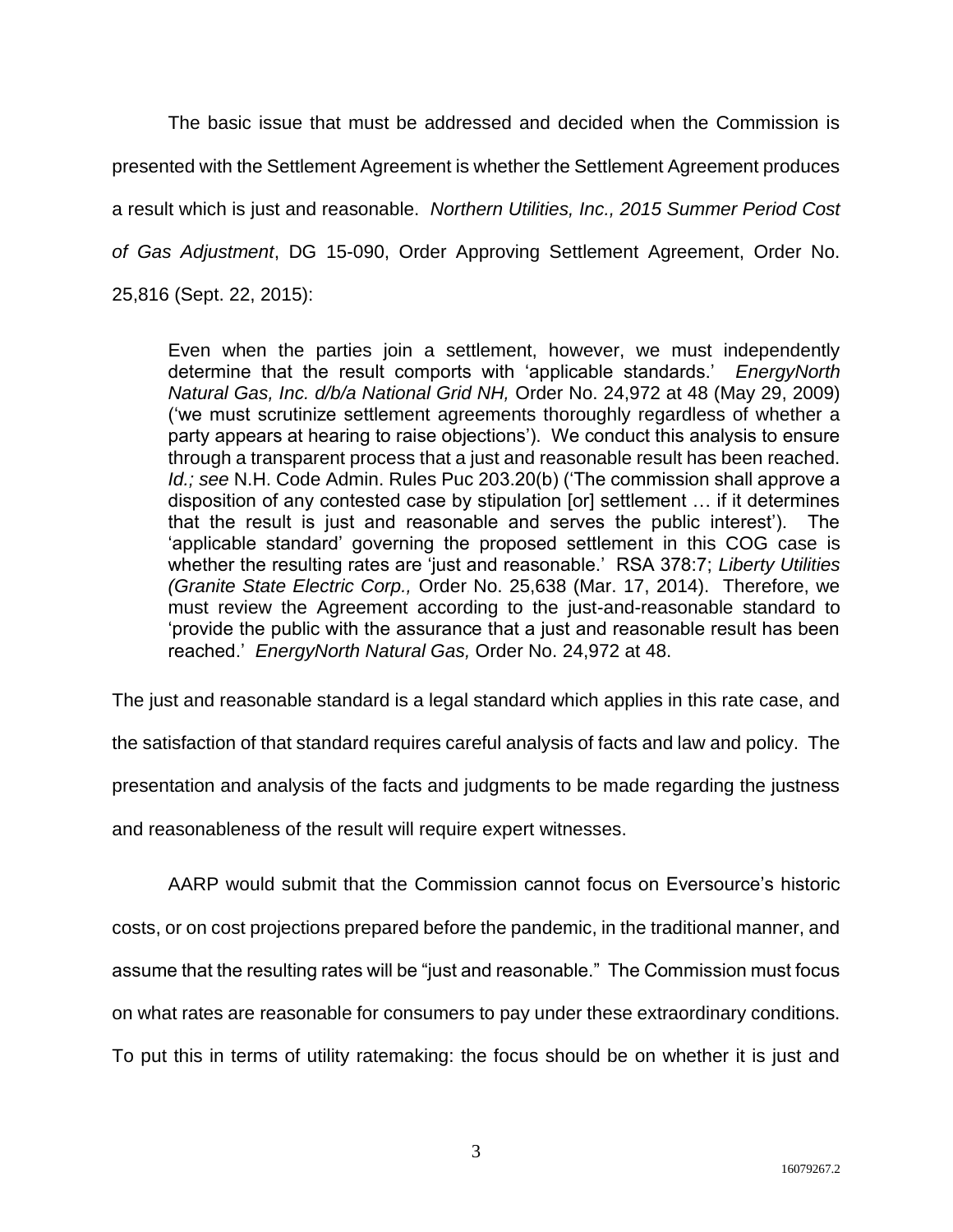reasonable for Eversource to increase its rates at this time. AARP submits that a deliberate and formal analysis is necessary to answer this question.

The Staff's letter indicates that the Settlement Agreement is expected to be finalized and filed by September 28. AARP requests that when the Settlement Agreement is filed, that the proponents and any supporters of the Settlement Agreement be required to accompany the Settlement Agreement with their prefiled testimony in support of the Settlement Agreement. The parties opposing the Settlement Agreement should then be allowed 10 days to submit their written testimony. A hearing could be held within a few days, using one of the hearing dates remaining in this docket (October 12, 14, 26, 27, 29 and 30). Assuming the Settlement Agreement is filed on September 28, AARP submits that a reasonable schedule might be as follows:

| Settlement Agreement Filed             | September 28 |
|----------------------------------------|--------------|
| <b>Supporting Testimony Filed</b>      | September 28 |
| <b>Opponent's Testimony Filed</b>      | October 8    |
| <b>Hearing on Settlement Agreement</b> | October 14   |
| <b>Briefs</b>                          | October 21   |
| <b>Reply Briefs</b>                    | October 28   |

Even if a settlement agreement is filed and is contested, AARP does not

anticipate that more than 2 days of hearing would be necessary.

WHEREFORE, for the reasons stated herein, AARP respectfully requests that the

Commission grant AARP's Motion, and Order as follows:

a) that the proponents/supports of the Settlement Agreement submit their expert

testimony in support of the Settlement Agreement when the Settlement Agreement is filed;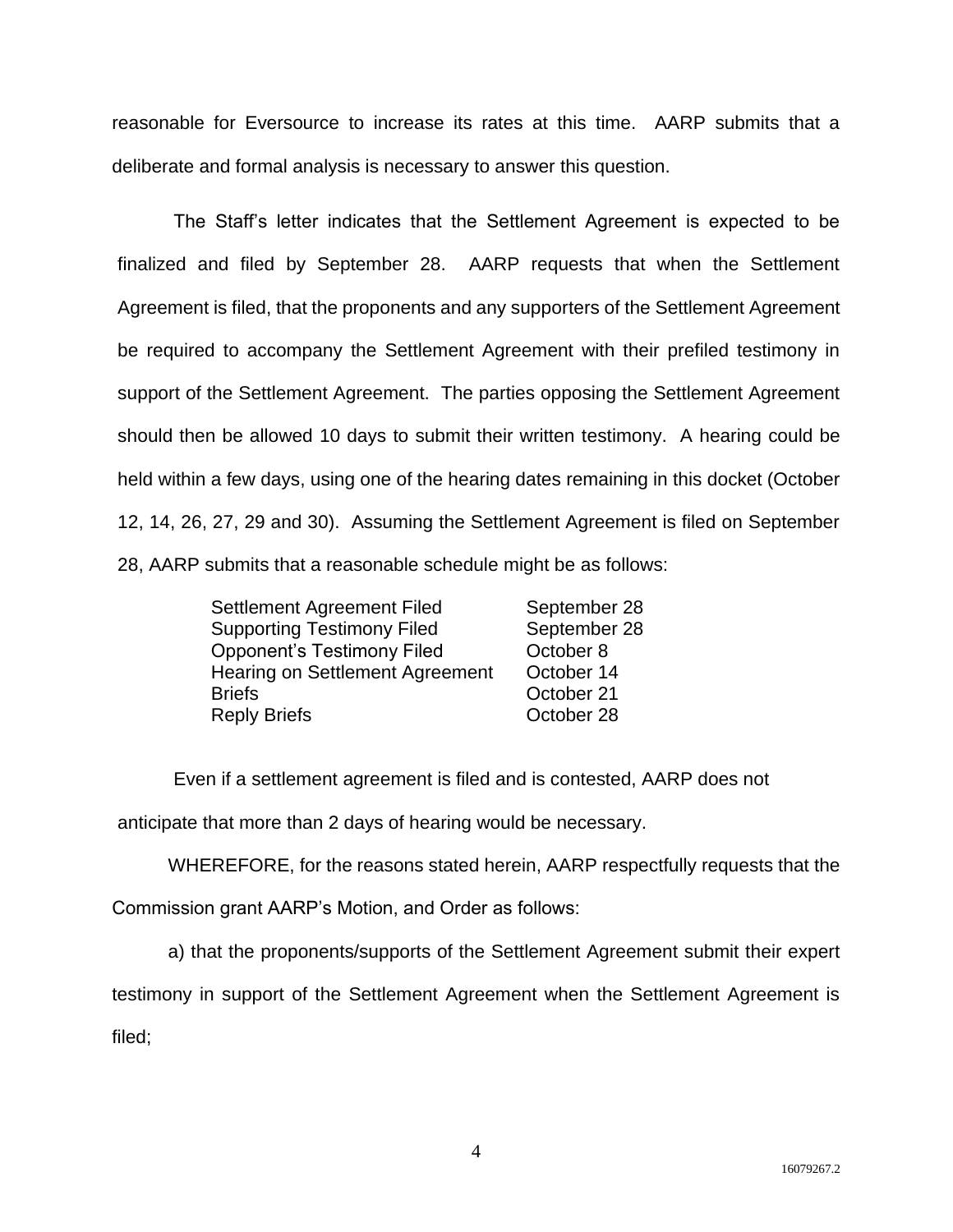b) that opponents of the Settlement Agreement be allowed 10 days thereafter to submit their expert testimony;

c) that a hearing be subsequently held within one week on the Settlement Agreement, including the opportunity for public comment,

d) that reasonably in advance of the hearing, the Commission allow the parties to designate witnesses of other parties who have submitted written testimony at any point in this proceeding, to be present at the hearing for cross examination;

e) that an opportunity to file briefs and reply briefs be provided, and

f) that the Commission establish any other appropriate process as determined by the Commission.

Respectfully submitted,

*/s/ John B. Coffman\_\_\_\_\_\_\_\_\_\_\_\_*

John B. Coffman (MO Bar #36591) Attorney and Rate Consultant John B. Coffman, LLC 871 Tuxedo Blvd. St. Louis, MO 63119-2044 Phone: 573-424-6779 Email: john@johncoffman.net

Dated: September 25, 2020

where arelycool \_\_\_\_\_\_\_\_\_\_\_\_\_\_\_\_\_\_\_\_\_\_\_\_\_\_\_\_\_\_

Joseph G. Donahue, Esq. (ME Bar #342) Preti Flaherty Beliveau & Pachios, LLP 45 Memorial Circle, PO Box 1058 Augusta, ME 04330 Phone: 207-623-5300 Email: jdonahue@preti.com

Dated: September 25, 2020